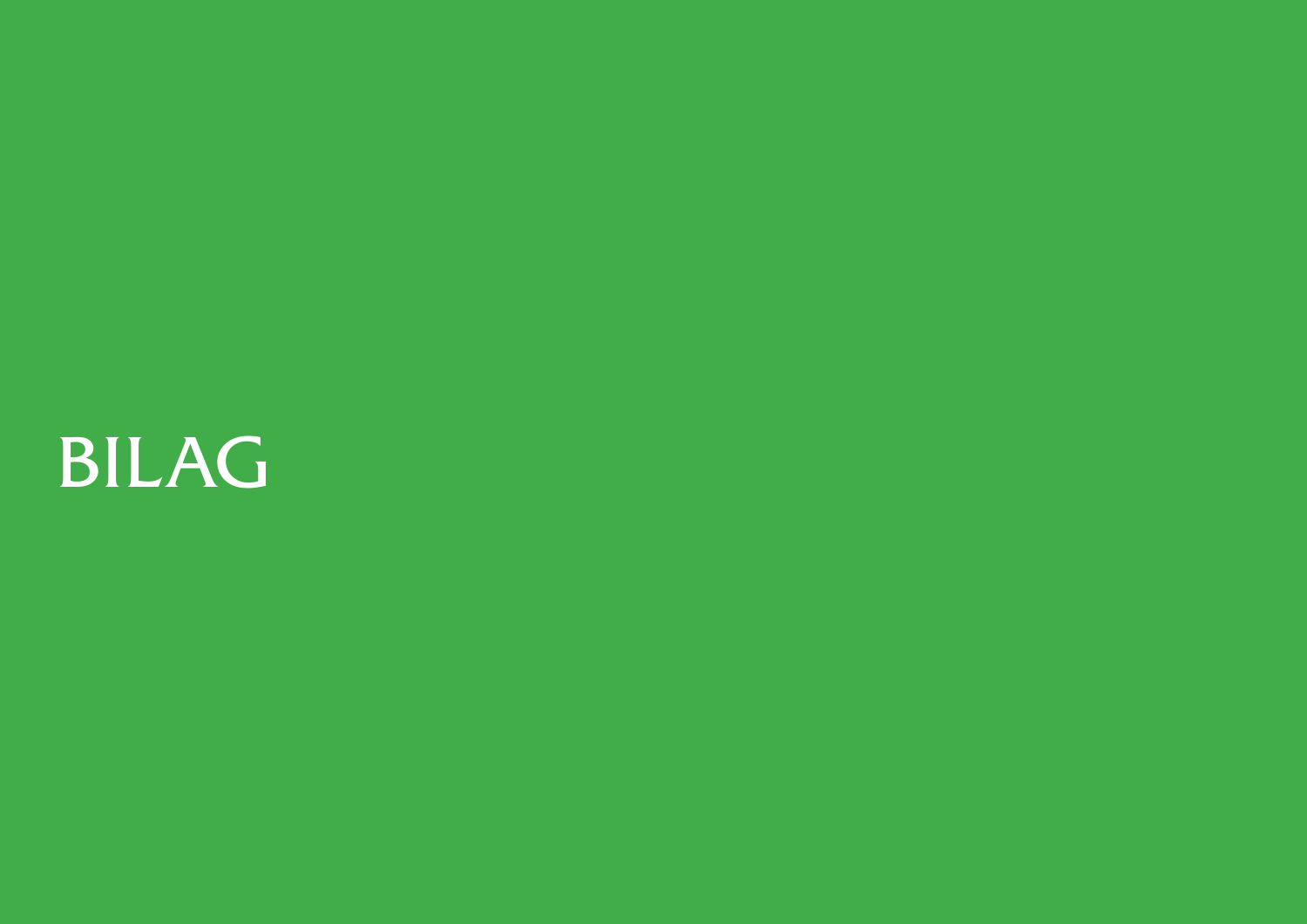# **BILAG 01 - ARTIKEL: "HVILKEN TYPE ER DU?"**

NORDJYSKE STIFTSTIDENDE SØNDAG 9. SEPTEMBER 2007 2. SEKTION

# Hvilken type er du?

**FORBRUGERE: Mens man tidlige**re delte folk op efter køn, indkomst og uddannelse er det i dag i langt høiere grad din selvopfattelse og dine drømme, der bestemmer, hvilken gruppe du tilhører på fremtidsforskerens og reklamebureauets kommunikations-GPS

#### **Af Karina Demuth**

central@nordivske.dk

or bare 15 år siden kunne man med nogenlunde sikkerhed bestem-

#### me, om en forbruger var til Gucci og BMW eller Brugsen og 2CV, hvis bare man havde deres køn, job. uddannelse, indkomst og bopæl. Men i en tid, hvor skolepiger render rundt med deres egen Guccitaske, og succesrige<br>forretningsmænd taler om holistiske værdier og serverer bæredygtig<br>chokolade til den økologiske cafe latte, er det straks blevet noget mere kompliceret at definere sin målgruppe og målrette sin

kommunikation. Et af de mennesker, der beskæftiger sig professionelt med trends og fremtidsforudsi-

gelser, er danske Anne Lise kommende år være det Kjær. Fra sin base i London driver hun trendbureauet Kiaer Global, som er specialister i at rådgive store firmaer som Sony, Nokia og Toyota cm alt fra fremtidens fortruger, til produktudviding, design og markedsforing. **Styret af hjertet** 

- Den moderne forbruger er mere end nogen sinde styret af hjertet frem for hjernen, forklarer Anne Lise Kjær, der selv betegner sig scm "futurist". "Hvordan har jeg det med dette produkt" vil i de de sig ifølge Anne Lise

vigtigste spørgsmål for mange, før varen ryger ned i indkøbskurven. Og eftersom man ikke kan måle en følelse, er der kun én vej. Nemlig at spørge folk selv. Ikke så meget om. hvem de er rent faktuelt, men mere om, hvordan de opfatter sig selv og - især hvordan de drømmer om at være. Det er nemlig det. der bestemmer, præcis hvilken type produkter, op-<br>levelser og serviceydelser man ender med at vælge ud af uendeligt mange mulige. Spørger man folk om deres kerneværdier, deler



Kjær - groft sagt - i to meget forskellige verdensopfattelser. De jegorienterede individualister (jægerne), der ser på livet ud fra deres egen uafhængige livsstil og værdier. Og de vi-orienterede (samlerne), som fokuserer på kollektive eller gruppebaserede værdier, og som har et langt mere samfundsori-

Anne Lise Kiær er oprindeligt uddannet på Konfektionsskolen, men har lige siden arbejdet med mode, design mv. - og specielt med det at forudsige, hvordan design udvikler sig, og hvad der bliver de design- og trendmæssige hit fremover. Fra sin base i London rådgiver hun store internationale virksomheder om globale trends, forbrugermønstre og fremtidsstrategier og -koncepter. WWW.KJAER-GLOBAL.COM

enteret syn på livet og dets muligheder.

#### **Tjek din trend-GPS**

Som et fingerpeg om, hvor vi er på vej hen, har Anne<br>Lise Kjær defineret fire forbrugertyper sat ind i et såkaldt trendatlas, en slags GPS, som man som producent og markedsfører sammenhæng de befinder kan navigere efter. Hun kalder dem The free-styler (frihedssøgende egoflipper), The spiritual tourist (den spirituelle turist). The happy boheme (den muntre boheme) og The caring explorer (den ansvarsbevidste opdagelsesrejsende).

en enkelt kategori, understreger hun. - Men de fleste vil og mindre af det andet. Måske svinge i deres

dyrker karrieren med en meget jeg-orienteret indfaldsvinkel, og til gengæld lægger vægt på nogle mere vi-orienterede hos familien i løbet af



alligevel være mest det ene selvopfattelse, alt efter den sig i. Et typisk eksempel er<br>dem, som i løbet af ugen værdier, når de er hiemme weekenden

## Find din type

Et af de firmaer, der har brugt Anne Lise Kjaers model til inspiration i deres sortimentssammensætning og markedsføring, er møbelkæden Idémøbler, der sammen med Ikea og Ilva repræsenterer en stor del af møbeludbuddet til den "ganske almindelige dansker". I det følgende har Anne Lise Kjær med udgangspunkt i møbelkædens nye katalog forsøgt at matche de fire nye forbrugertyper med møbler og brugskunst, som passer til de forskellige gruppers præferencer. Se, om du kan genkende dig selv eller naboen i en eller flere af beskrivelserne. Og tjek, om de viste produkter også matcher din smag. Bare sådan nogenlunde.

# Egotripper<br>på frihedsfix

"Verden er min legeplads" og "The sky is the limit" er denne freestylers motto. Man er først og fremmest styret af egne behov og lyster. sætter en ære i at gå nye





Ligesom free-styleren er den spirituelle turist mere optaget af sig selv og sin<br>personlige udvikling end i<br>at være en bidragende del af et fællesskab. Den spirituelle turist har indset. at "lykken kan ikke købes for penge - kun nås gennem personlig udvikling". Med en spirituel og vibrerende virkelighedsonfattelse er verden et guddommeligt tag-selv-

ord af fantastiske nye

# Den spirituelle turist

muligheder. Man powershopper veloplagt mellem fitness, yoga og pilates og<br>har en diætist til at veilede sig i junglen mellem Atkinson-mad, udrensningskure (eller detox, som man kalder det på godt dansk) og spis-efter-dinaura-og-blodtype. Stuerne er indrettet

med hjælp fra den personlige feng shuicoach, og største luksus er en hiemmespa med indbygget massage og aromaterapi.

**Bloklys, 10-24 kr.** Puff, 400 kr. Body scrub, massageolie badesalt m.v., 79-129 kr.



Find sandheden om dig selv. Stjernetegn, 24 x 24 cm, 700 kr. pr. FOTO: IDEMPSI

#### Indsigt 7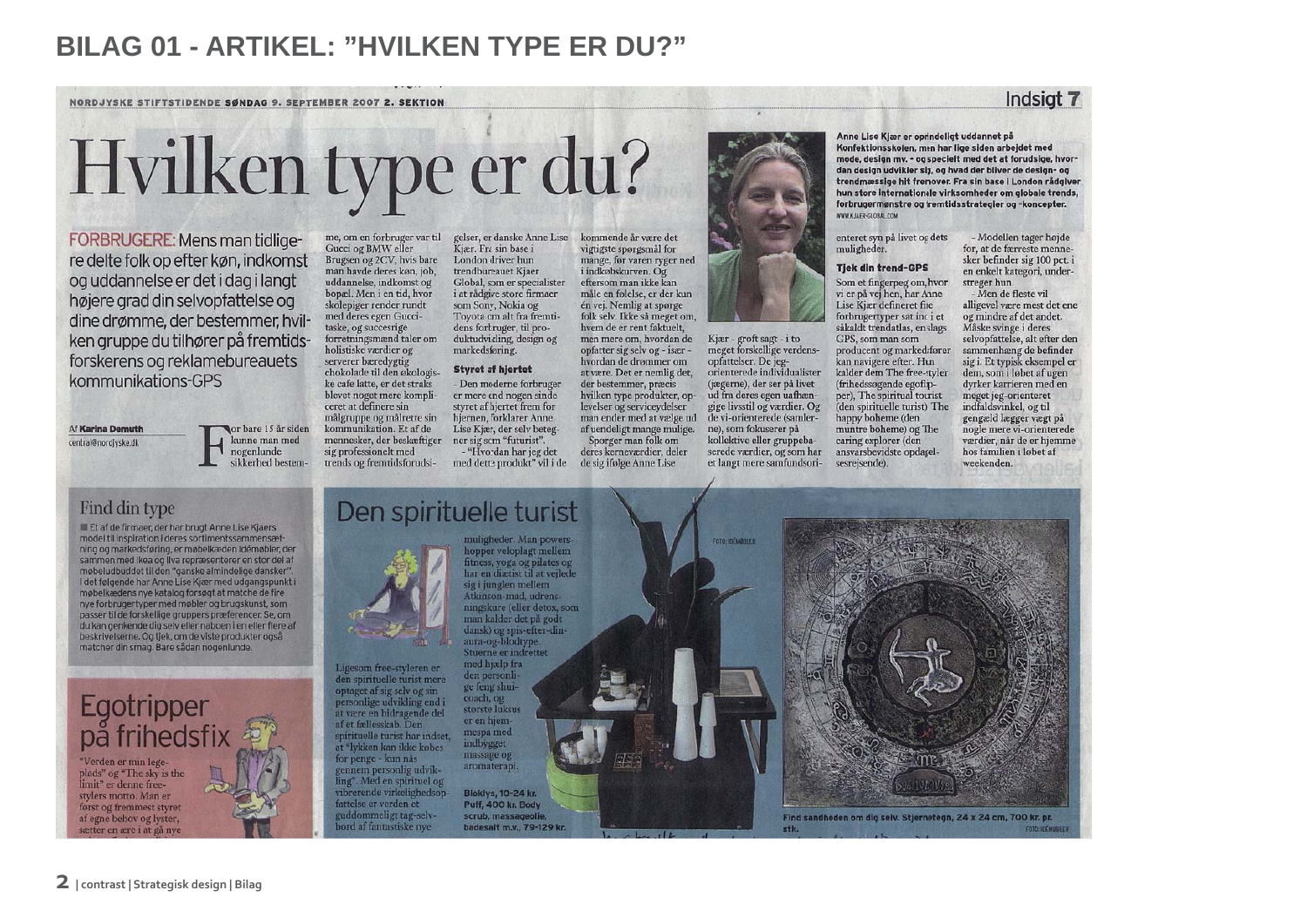de hobby, hvor man kan få mulighed for at vokse, udfordre sig selv og prove nye veje. Den frihedselskende egotripper er en elitær og uafhængig connoisseur, der har styr på sine vine, cigarer, sportsrekvisitter, designere og tøjmærker. Boligen

Eagle-lænestol i blødt sort læder, 3499 kr. roto. DEMBRLER

er lækker og

smart, typisk

en bylejlighed eller en topmoderne bungalow indrettet med multimedierum med hiemmebiograf og masser af tekniske finesser.

#### Gulvlampe, 999 kr. Armstol, 1499 kr. Rundt hjørnebord, 699 kr. Sofaborde,

Den

muntre

boheme

Kammeratskab,<br>familie og sammen-

værdier, og børn er<br>noget af det dejligste -

hellere fire end to! "En

verden af nye muligheder

forener os" er mottoet, og<br>videreuddannelse gennem<br>leg er en af dette stærkt vi-

orienterede menneskes

kæpheste - uanset om det drejer sig om de helt unge

hold er vigtige

1199 - 1999 kr. FOTO: IDÉMOBLER

> éller de veletablerede seniorborgere. Derfor er man også en naturlig<br>storforbruger af kulturelle tilbud - museer, festivaler og rejser med et kulturelt indhold. **Boligen bliver indrettet**

med store åbne kokkenalrum, hvor hele familien

plads til hele familien,

FOTO: IDEMORITE

8999 kr.

og de mange gæster kan<br>hygge sig ved langbordet i et uformelt samvær, spille spil, se fjernsyn og være noget for hinanden.

# Den etiske opdagelsesrejsende

Mennesker i denne gruppe er kendetegnet ved en meget høj moral. Man giver penge til Røde Kors<br>og AIDS-Fondet og bruger i det hele taget meget tid på at spekulere over. hvordan man personligt kan bidrage til at gøre verden et bedre sted at leve. Man tager cykelen



hedsmæssige årsager, men fordi det er bedre i det globale etiske regnskab. Køber kaffe, der er produceret under forhold, der sikrer, at den fattige kaffebonde har fået en ordentlig pris for sin vare. Og vælger sin nye sofa fra den leverandør, der sponsorerer det største beløb pr. solgt sofa til forskning eller velgørenhed. Samtidig tjekker man lige, hvor træet til sofaens ben har vokset og under hvilke forhold. Mottoet er

"Lighed for alle".

frem for bilen - ikke af

økonomiske eller sund-

Originalt maleri, 1999 kr. FOTO: IDÉMOBLER

Vægtrofæ, 399 kr. Bambuslampe 399 kr. Te-service 149 kr. Store hvide guldvaser, 499-999 kr. Palmeblad, 69 kr. FOTO: IDÉMOBLER

Hamilton-lænestol i øko-look, 4999 kr.

FOTO: IDÉMOBLER

Fat Boy-puf 699 kr.

Vækkeur-frø, 249 kr.

**Kukur, 399 kr.** 

FOTO: IDÉMOBLER

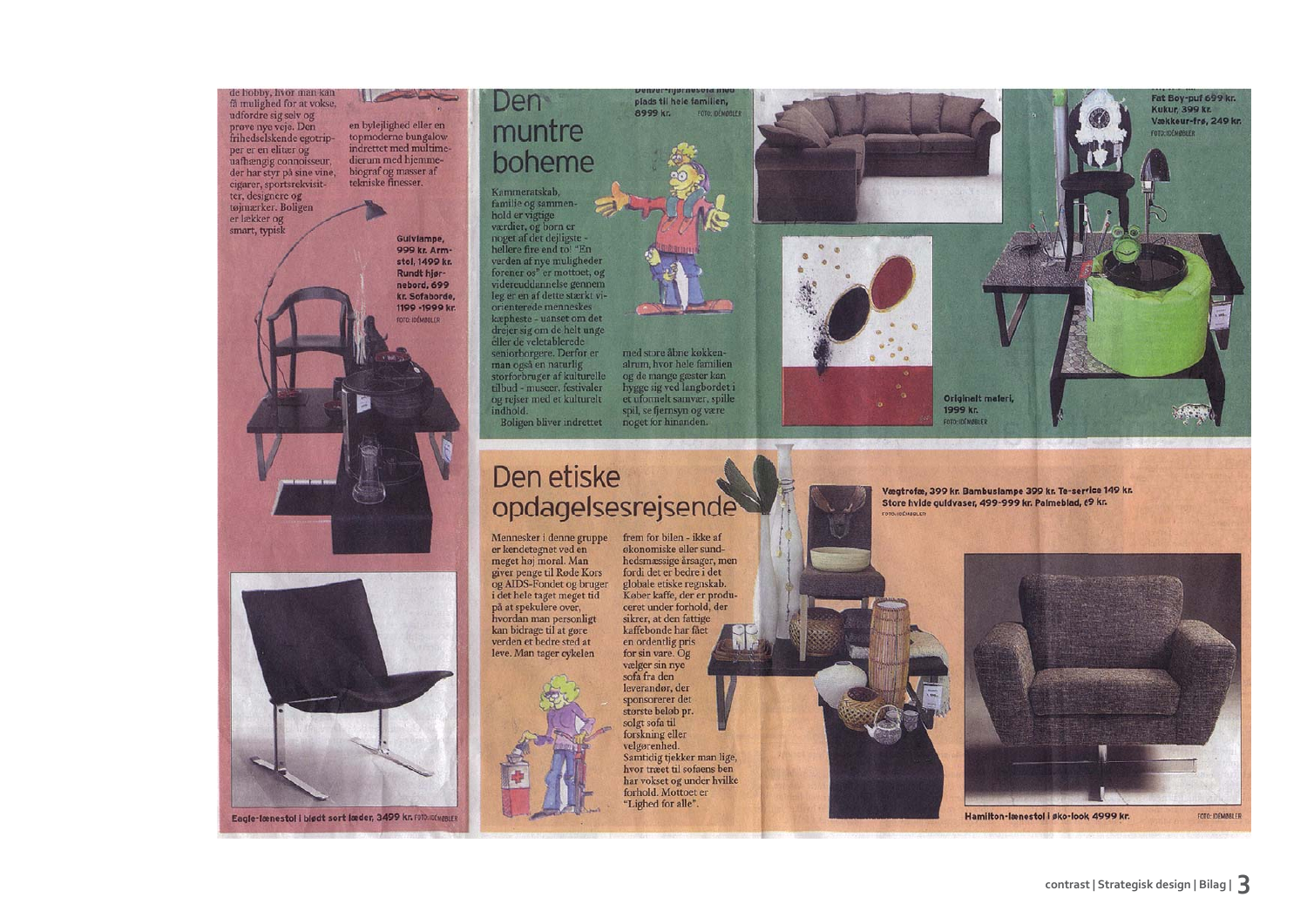# **BILAG 02 - MATERIALESPECIFIKATIONER**

#### **TEXPIEL**

#### **Priser på silken**

- SEDA VI: 21,50 EURO/METER
- SEDA SALVAJE: 22,90 EURO/METER
- SEDA RUSTIC: 22,90 EURO/METER
- \*Prices Ex Works Alicante-Spain



**TEXTILES Y ART. PARA EL CALZADO, S.L. CIF Nº: B-03869393** 

**Juan Negrín, 31 (Elche Parque Industrial) Apartado de correos 5019 Tlf: +34.96.568.36.89 Fax: +34.96.568.36.90 03203 ELCHE (Alicante) España E-Mail:** *texpiel@texpiel.com* **Web:** *www.texpiel.com*

#### THE CANDIDATE LIST

| <b>SUBSTANCE NAME</b>                                                                                       | <b>EC NUMBER</b><br>(CAS NUMBER)                                           | <b>BASICS FOR</b><br><b>IDENTIFICATION AS</b><br><b>A SVHC</b>                          |
|-------------------------------------------------------------------------------------------------------------|----------------------------------------------------------------------------|-----------------------------------------------------------------------------------------|
| Anthracene                                                                                                  | $204 - 371 - 1$                                                            | Persistent.<br>bioaccumulative and toxic                                                |
| 4,4'-Diaminodiphenylmethane                                                                                 | 202-974-4                                                                  | Carcinogen, cat. 2                                                                      |
| Dibutyl phthalate                                                                                           | $201 - 557 - 4$                                                            | Toxic for reproduction,<br>cat. 2                                                       |
| Cobalt dichloride                                                                                           | 231-589-4                                                                  | Carcinogen, cat. 2                                                                      |
| Diarsenic pentaoxide                                                                                        | 215-116-9                                                                  | Carcinogen, cat. 1                                                                      |
| Diarsenic trioxide                                                                                          | 215-481-4                                                                  | Carcinogen, cat. 1                                                                      |
| Sodium dichromate                                                                                           | 234-190-3<br>$(7789-12-0)$<br>$10588 - 01 - 9$                             | Carcinogen, Cat. 2;<br>Mutagen, Cat. 2<br>Toxic for reproduction,<br>cat. 2             |
| 5-tert-butyl-2, 4, 6-trinitro-m-xylene (musk<br>xylene)                                                     | 201-329-4                                                                  | Very persistent and very<br>bioaccumulative                                             |
| Bis (2-ethyl(hexyl)phthalate) (DEHP)                                                                        | $204 - 211 - 0$                                                            | Toxic for reproduction,<br>cat. 2                                                       |
| Hexabromocyclododecane (HBCDD) and all<br>major diastereoisomers identified (a-HBCDD, b-<br>HBCDD, y-HBCDD) | 247-148-4 and 221-<br>695-9 (134237-50-<br>6, 134237-51-7,<br>134237-52-8) | Persistent bioaccumulative<br>and toxic                                                 |
| Alkanes, C10-13, chloro (Short Chain Chlorinated<br>Paraffins)                                              | 287-476-5                                                                  | Persistent.<br>bioaccumulative and toxic<br>Very persistent and very<br>bioaccumulative |
| Bis (tributyltin) oxide                                                                                     | $200 - 268 - 0$                                                            | Persistent,<br>bioaccumulative and toxic                                                |
| Lead Hydrogen arsenate                                                                                      | 232-064-2                                                                  | Carcinogen, cat. 1<br>Toxic for reproduction cat.<br>1                                  |
| Benzyl butyl phthalate                                                                                      | $201 - 622 - 7$                                                            | Toxic for reproduction,<br>cat. 2                                                       |
| Triethyl arsenate                                                                                           | 427-700-2                                                                  | Carcinogen, cat. 1                                                                      |

#### **Materiale specifi kationer**

- Minimum length is 10 meters and maximum around 30 meters.
- Width: 135cm

ECO collection includes some cotton fabrics and some silk fabrics. SEDA SALVAJE and SEDA RUSTIC are ECO fabrics, 100% silk backed with 100% eco cotton lining.



**Juan Negrín, 31 (Elche Parque Empresarial) Apartado de correos 5019 Tlf: +34.96.568.36.89 Fax: +34.96.568.36.90 03203 ELCHE (Alicante) España E-Mail:** *texpiel@texpiel.com* **Web:** *www.texpiel.com*

**TEXTILES Y ART. PARA EL CALZADO, S.L. CIF Nº: B-03869393** 

### **REACH CERTIFICATE OF CONFORMITY**

**THE COMPANY TEXTILES Y ART. PARA EL CALZADO, S.L., with Fiscal Identity Code ESB03869393,** certifies the enforcement of the regulation 1997/2006 from the European Commission, regarding, Evaluation and Authorisation of REACH chemical products in the goods that we supply them with.

Therefore, and based on the information provided by our suppliers, **THE COMPANY TEXTILES Y ART. PARA EL CALZADO, S.L. CERTIFIES THAT** the article/s supplied **DO NOT** contain the following substances that are included in the List of Candidate Substances of Concern published by the European Chemicals Agency, in a concentration higher than 0.1 % in weight/ weight.

Be assured that we will regularly monitor the evolution of the substances than are added to the Candidate List of Substances of Concern in the future so that we can update the information and properly inform our clients.

Elche, day, month, 2009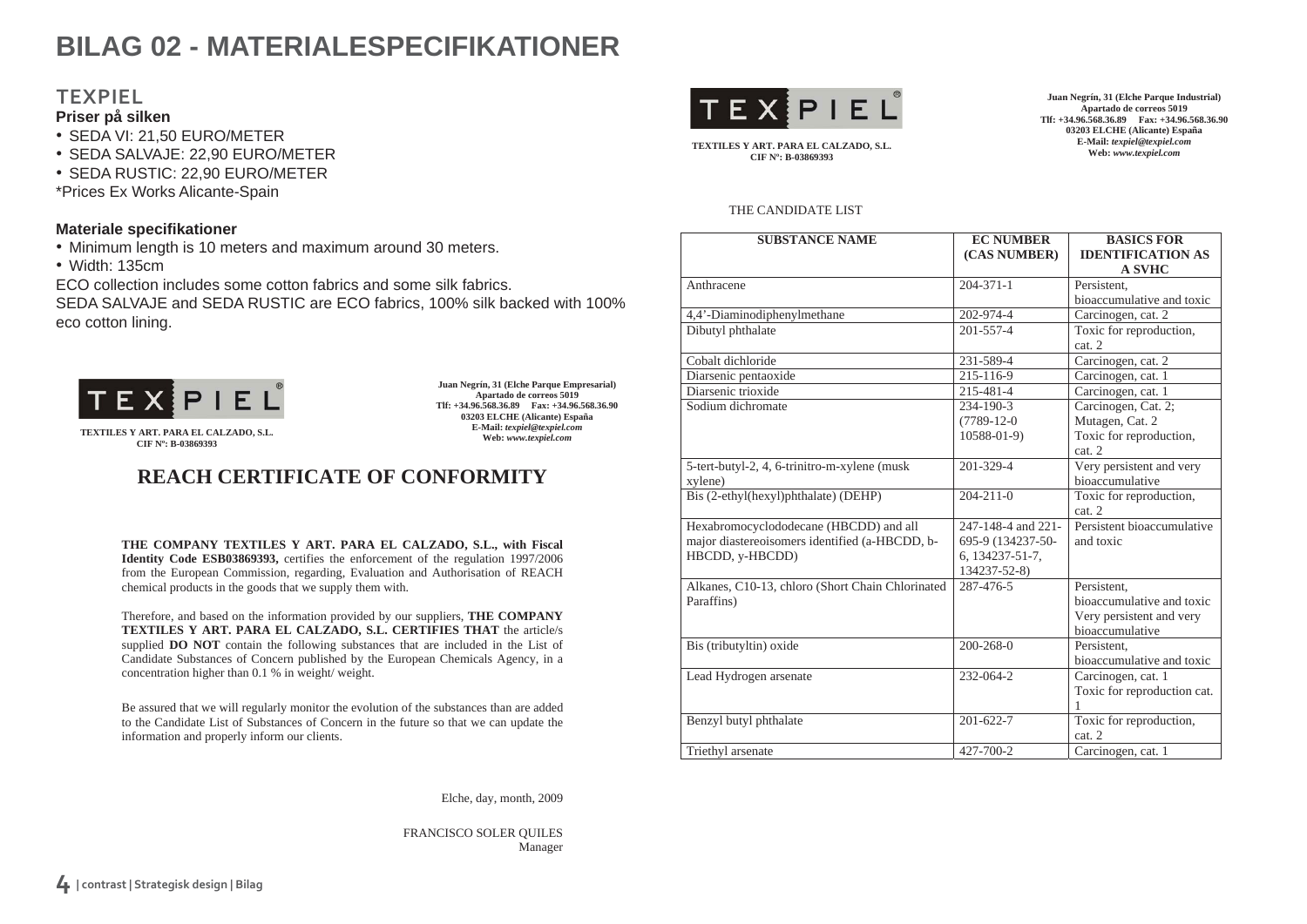



**Free from** harmful substances

**Respect** for the environment

**Respect** for human rights

# **ECOLOGICAL** FARR

# **TEXPIEL ECO**

As a result of the now famous "climate change", there is an increasingly heightened awareness and interest in all ecological things. Apparently in the United States consumption of organic or eco items is on the rise (17% in 2007). It would seem that consumers don't mind paying extra if necessary, for products which are "committed to sustainability and caring for the environment".

TEXPIEL has created a new line of ecological products for customers seeking textiles manufactured with the guarantee that they are free from substances harmful to health.

**TEXPIEL**  $\frac{1}{x}$  ECO is a mark which certifies that the article has been produced in factories which respect the environment and the universal rights of workers.

Articles marked with  $T^{\text{EXPIEL}}$  **ECO** fulfil following requirements:

# **HEALTH**<br>TEXPIEL



 textiles fulfill Oeko-Tex Standard 100 Certification. This certification guarantees that the textiles do not contain substances harmful to health.

TEXPIEL ECO

#### **RESPECT FOR THE ENVIRONMENT**

TEXPIEL ECO textiles fulfil with some or several of following environmental regulations:

-UNE-EN ISO 14001:2000

-EMAS: Environmental Management System certifies that the company fulfils all requirements of EC Regulation 1836/93. -OEKO TEX 1000

#### **SOCIAL AND LABOUR RESPONSIBILITY**

TEXPIEL ECO products are manufactured according to a series of principles and requirements in the production centre which ensure egalitarian and responsible social conduct designed to improve working conditions of all employees.

Factory assumes as its own the following declaration agreements.

-Universal Declaration of Human Right.

-United Nations Convention on the Rights of the Child.

-United Nations Convention on the Elimination for all forms of Discrimination against Women (CEDAW).

## **RECYCLED TEXTILES**

Some of  $T^{\text{EXPIEL}}$  **EG**<sup> $\sigma$ </sup> products are also made with RECYCLED yarns. These textiles are marked with the International symbol for Recycled materials.

**[www.texpiel.com]**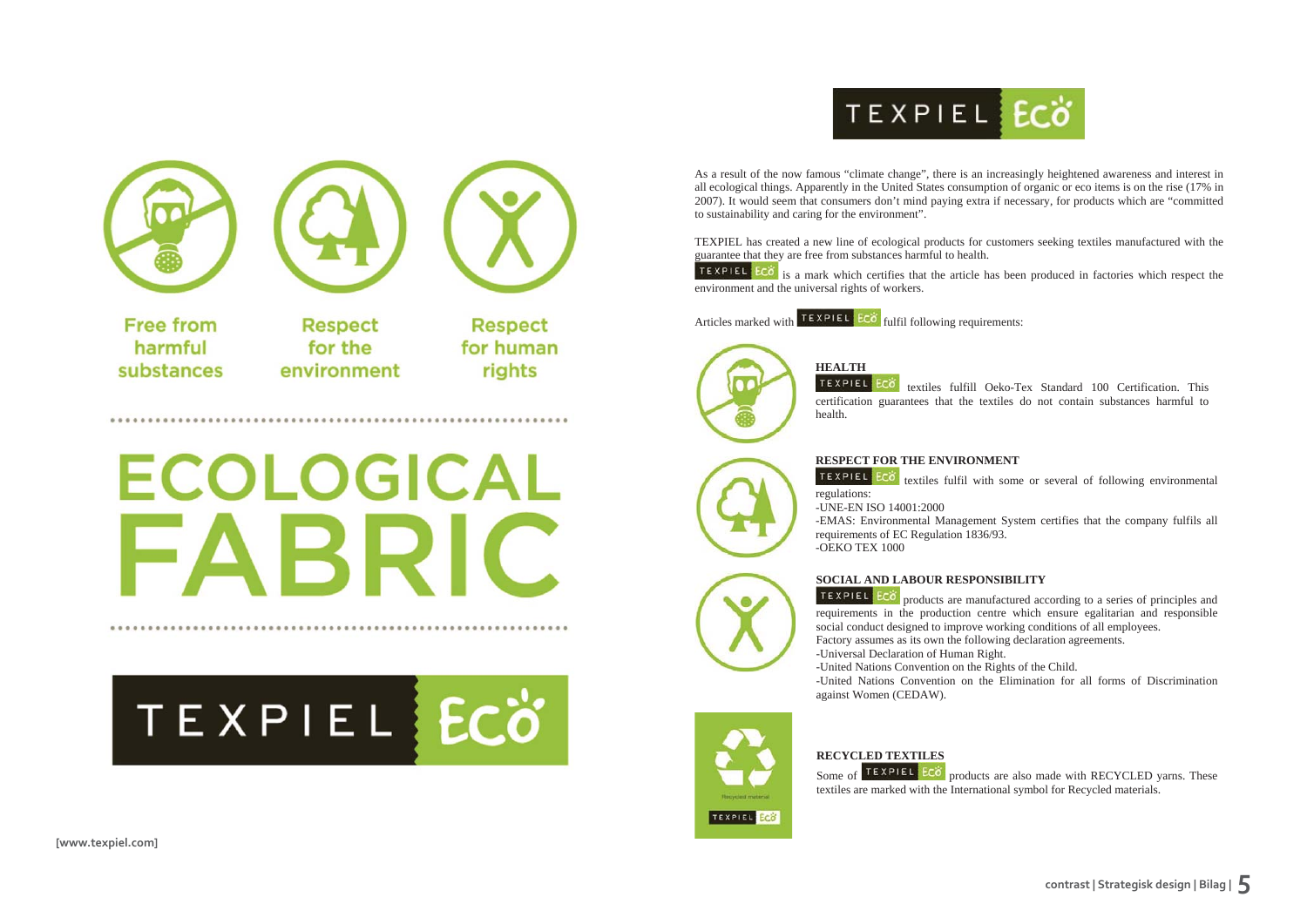#### **BWF‐GROUP LE 100**

- LE 100 can be produced with a thickness of 1mm, as well.
- We can produce undyed natural brown felt for you. It will be a melange colour if we produce the felt with undyed fibers.
- The specifications will be mentioned in our offer. Regarding maintenance please note that the material shall not be washed. Only chemical cleaning is recommended.

#### **LE 100 1,0mm 0,30g/cm³ 180cm:**

- material composition: 100% wool
- density: approx. 0,30g/cm<sup>3</sup>
- thickness: aprrox. 1,0mm
- useable width: 180cm
- minimum order quantity: 80r.m. for single colours; 160r.m. for melange colours
- price: 9,95 EUR/m²

#### **LE 100 3,0mm 0,30g/cm³ 184cm:**

- material composition: 100% wool
- density: approx. 0,30g/cm<sup>3</sup>
- thickness: aprrox. 3,0mm
- useable width: 184cm
- minimum order quantity: 10r.m. for standard colours; 45r.m. for special colours; 80r.m. for special melange colours
- price: 23,00 EUR/m²

**Terms of delivery:** CPT Denmark for orders > 2.000,- EUR

**Terms of payment:** 10 days 2%, 30 days net. (if we can get a credit insurance for Glerups)

#### **MOQ:** 750 EUR/order

The mentioned prices are valid until 31.05.2011 under present basic conditions.

#### **LE 100 5,0mm 0,30g/cm³ 145cm:**

- material composition: 100% wool
- density: approx. 0,30g/cm<sup>3</sup>
- thickness: aprrox. 5,0mm
- useable width: 145cm
- minimum order quantity: 10r.m. for standard colours; 45r.m. for special colours; 80r.m. for special melange colours
- price: 35,50 EUR/m²

#### **LE 100 6,0mm 0,30g/cm³ 180cm:**

- material composition: 100% wool
- density: approx. 0,30g/cm<sup>3</sup>
- thickness: aprrox. 6,0mm
- useable width: 180cm
- minimum order quantity: 45r.m. per colour; 80r.m. for melange colours
- price: 41,20 EUR/m<sup>2</sup>

**Terms of delivery:** CPT Denmark for orders > 2.000,- EUR

**Terms of payment:** 10 days 2%, 30 days net. (if we can get a credit insurance for Glerups)

#### **MOQ:** 750 EUR/order

The mentioned prices are valid until 30.06.2011 under present basic conditions.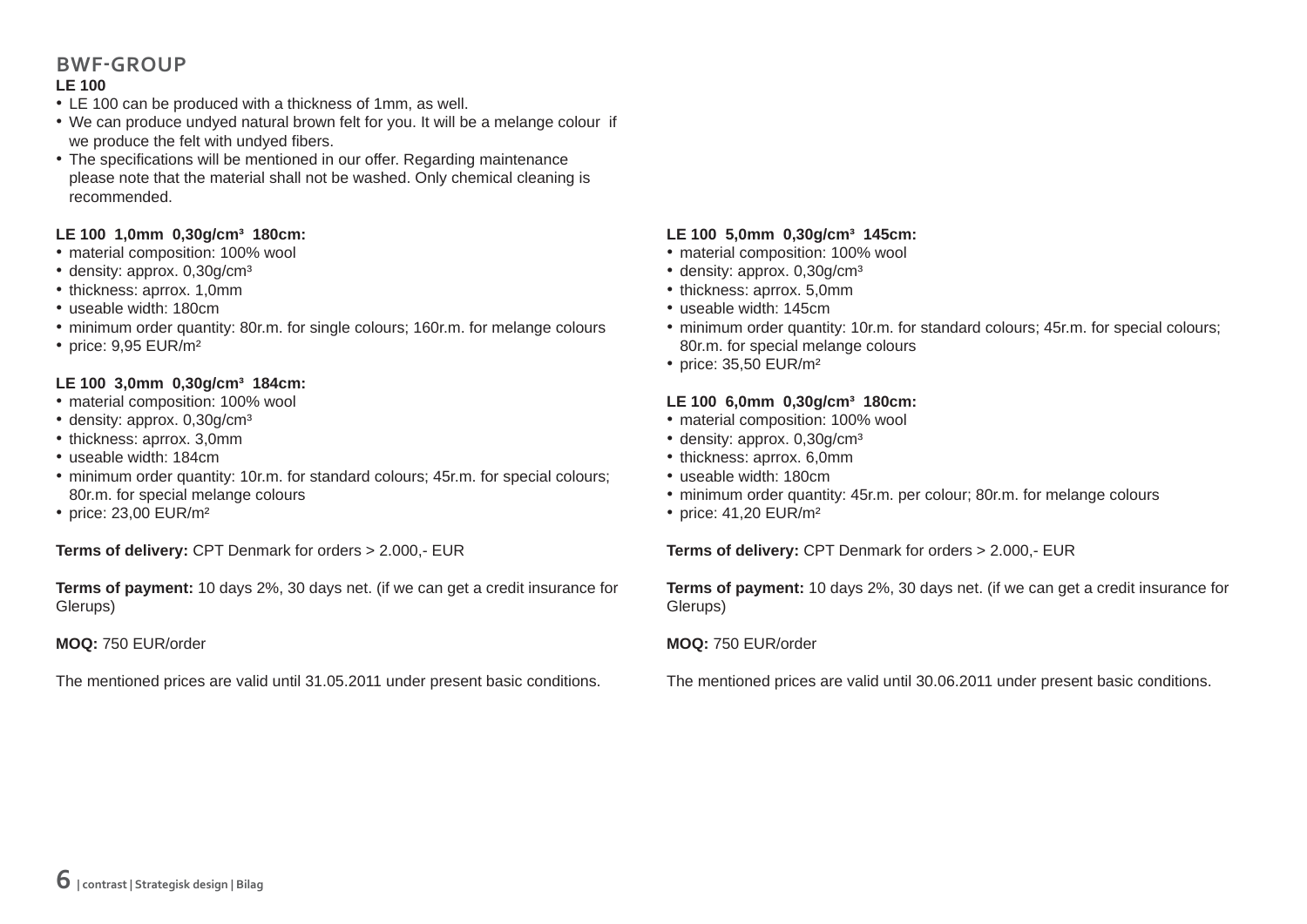#### **M&K FILZE GMBH Designfelt specifi kationer**

- 100 % wool
- Density: 0,28 gr./m<sup>3</sup>
- Hartness: M5 according DIN 61200
- Lengh: 25 running meter
- Width: 180 cm

In 1 mm thickness we don't produce this material.

**PRICELIST**  01 / 2011



#### **DESIGNFELT 100 % wool Collection "uni" Collection "natur" Collection "melange"**

**Thickness 2 mm**, Width of rolls 180 cm, ca. 600 g/sqm colours according to our colour card Minimumquantity: 5 running meters per colour

**all colours: € 20,50 per sqm = € 36,50 / m**

**Thickness 3 mm**, Width of rolls 180 cm, ca. 840 g/sqm colours according to our colour card Minimumquantity: 5 running meters per colour



**all colours: € 26,50 per sqm = € 47,70 / m**

**Thickness 5 mm**, Width of rolls 180 cm, ca. 1.400 g/sqm colours according to our colour card Minimumquantity: 3 running meters per colour

**all colours: € 44,00 per sqm = € 79,20 / m** 

**Conditions: ex works Payment: Advance-payment before shipment by banktransfer.**



OEKO-TEX<sup>®</sup> Zertifizierungsstelle GmbH Kaiserstraße 39 60329 Frankfurt am Main

#### The company

Wirth Fulda GmbH

Frankfurter Straße 62

36043 Fulda

is granted authorization according to Oeko-Tex® Standard 100 to use the Oeko-Tex® mark, based on our test report 09.0.69888

# **Tested for harmful substances**

according to Oeko-Tex Standard 100

Hohenstein

for the following articles:

Test-No. 94.0.6806

Felts made of 100% wool or 100% viscose as well as blends of wool/viscose, white or dyed in different colours.

The results of the inspection made according to Oeko-Tex® Standard 100, product class II have shown that the above mentioned goods meet the human-ecological requirements of the standard presently established for products with direct contact to skin.

The certified articles fulfil the requirements of the existing European legislation regarding the use of azo-dyes.

The holder of the certificate, who has issued a conformity declaration according to EN ISO 17050-1, is under an obligation to use the Oeko-Tex® mark only in conjunction with products that conform with the sample initially tested

Frankfurt am Main, 17.12.2009

This authorisation is valid until 30.09.2010

Oeke-Tex Zertifizierungsstelle GrabH Oeke-Tex Zertifizierungssteine Grimm M.<br>Karensen, 39 – 60329 Franskund M.<br>Tel. +40 (0) e9-400 54 08-0, Fax: 400 34 08 299 e-mail: info@zertifizierung-bekotex.com

> Julta Knels Geschäftsführung